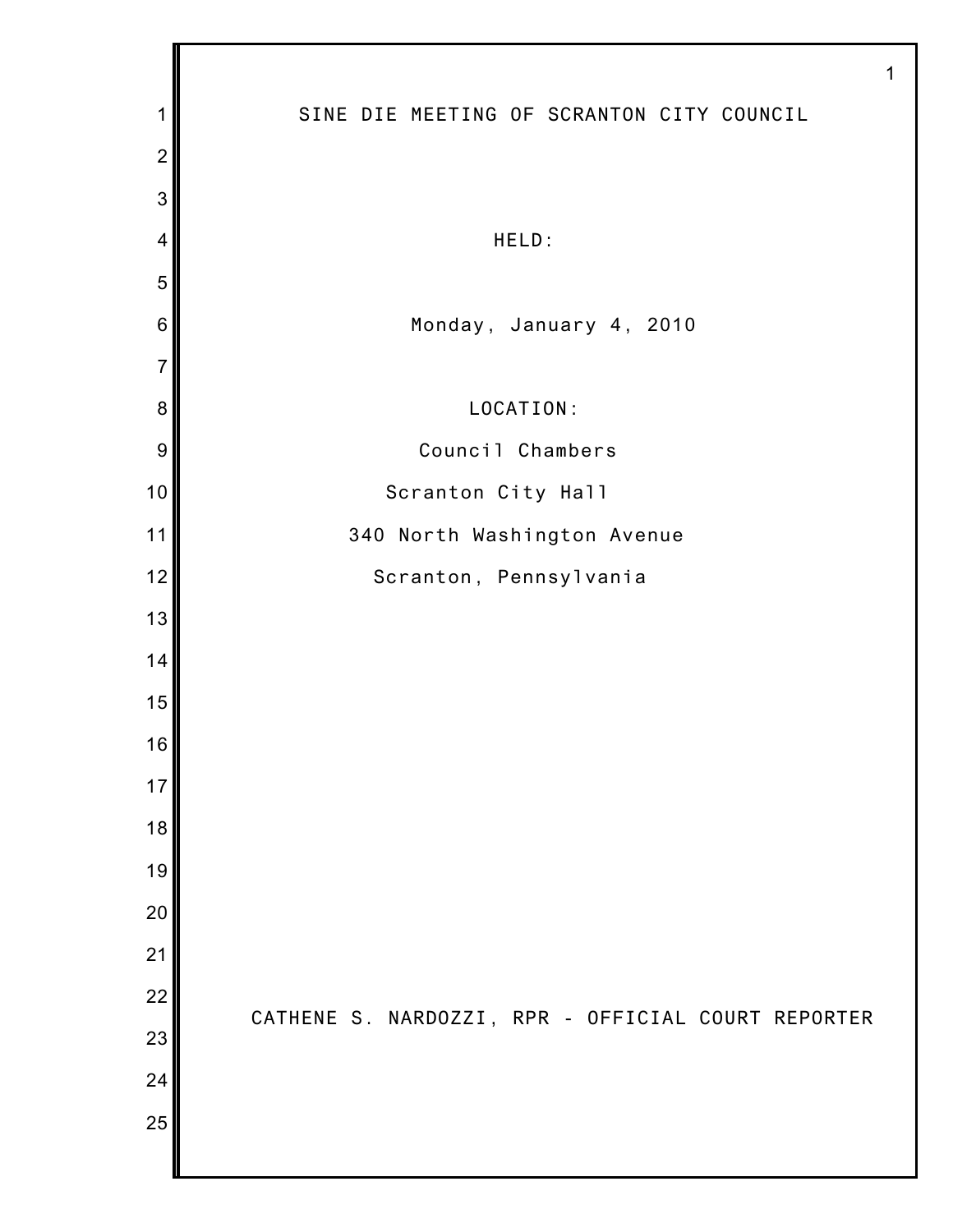| $\mathbf{1}$   | CITY OF SCRANTON COUNCIL:                         |
|----------------|---------------------------------------------------|
| $\overline{2}$ |                                                   |
| 3              | MR. ROBERT MCGOFF, PRESIDENT                      |
| 4              |                                                   |
| 5              | MS. JUDY GATELLI, VICE-PRESIDENT<br>(Not Present) |
| 6              | MS. JANET E. EVANS                                |
| $\overline{7}$ |                                                   |
| 8              | MS. SHERRY FANUCCI                                |
| 9              | MR. WILLIAM COURTRIGHT                            |
| 10<br>11       | MS. KAY GARVEY, CITY CLERK                        |
| 12             |                                                   |
| 13             | MR. NEIL COOLICAN, ASSISTANT CITY CLERK           |
| 14             | MR. AMIL MINORA, SOLICITOR                        |
| 15             | (Not present)                                     |
| 16             |                                                   |
| 17             |                                                   |
| 18             |                                                   |
| 19             |                                                   |
| 20             |                                                   |
| 21             |                                                   |
| 22             |                                                   |
| 23             |                                                   |
| 24<br>25       |                                                   |
|                |                                                   |

I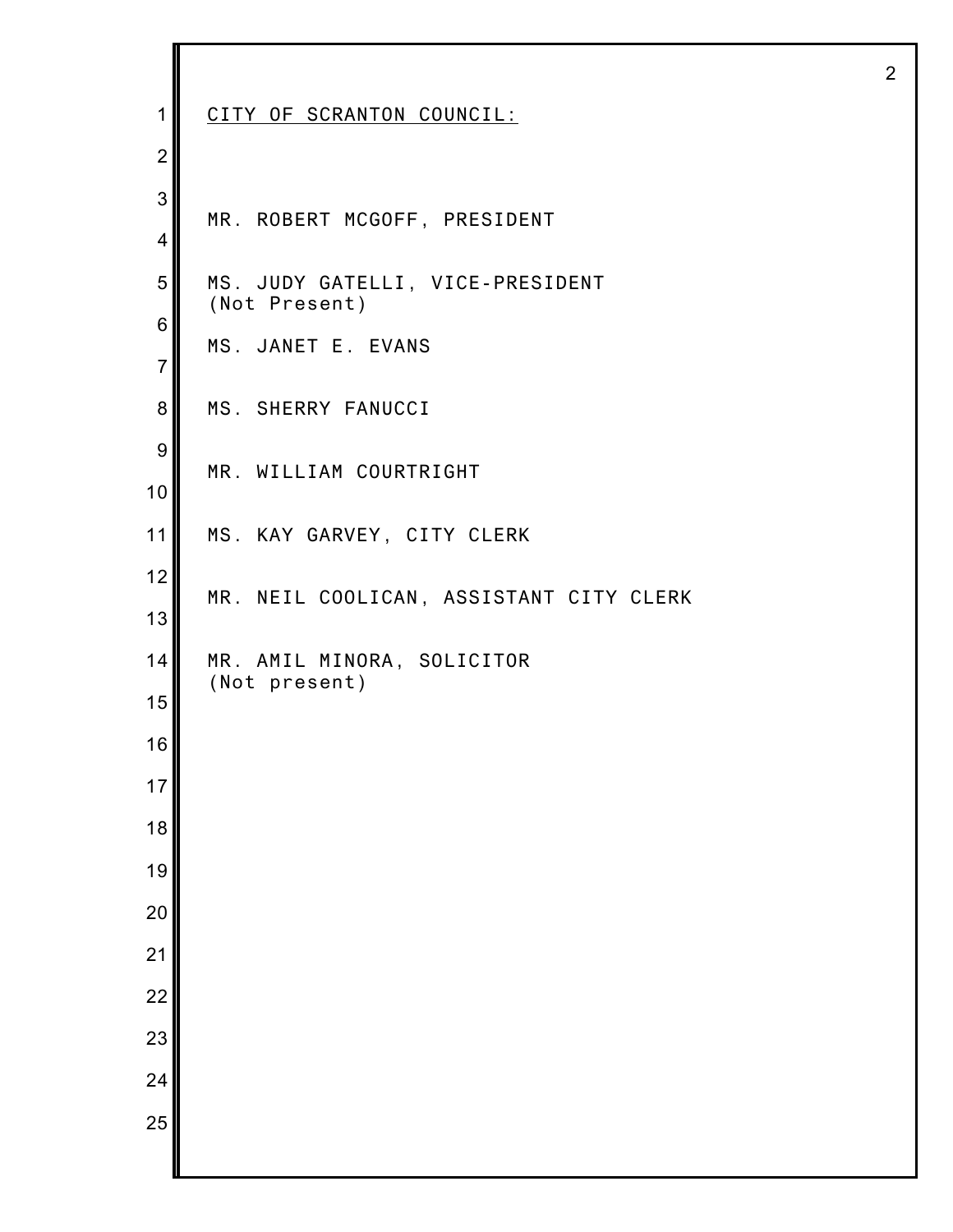|                | 3                                              |
|----------------|------------------------------------------------|
| 1              | (Pledge of Allegiance and moment of reflection |
| $\overline{2}$ | oberved.)                                      |
| 3              | MR. MCGOFF: Roll call, please?                 |
| 4              | MR. COOLICAN: Mrs. Evans.                      |
| 5              | MS. EVANS: Here.                               |
| 6              | MR. COOLICAN: Mrs. Gatelli. Ms.                |
| $\overline{7}$ | Fanucci.                                       |
| 8              | MS. FANUCCI: Here.                             |
| 9              | MR. COOLICAN: Mr. Courtright.                  |
| 10             | MR. COURTRIGHT:<br>Here.                       |
| 11             | MR. COOLICAN: Mr. McGoff.                      |
| 12             | MR. MCGOFF: Here. Dispense with the            |
| 13             | reading of the minutes. Third Order.           |
| 14             | MS. GARVEY: There is no business at            |
| 15             | this time, however, I would like to say a      |
| 16             | few words, if I might?                         |
| 17             | MR. MCGOFF: Please.                            |
| 18             | MS. GARVEY: I would first like to              |
| 19             | express my gratitude and appreciation to all   |
| 20             | of you for affording me the opportunity to     |
| 21             | serve as your clerk for the past four years.   |
| 22             | It has been a great educational experience     |
| 23             | and opportunity that I will never forget and   |
| 24             | I'm sure that I will take many of the          |
| 25             | lessons learned with me wherever I go.         |
|                |                                                |

II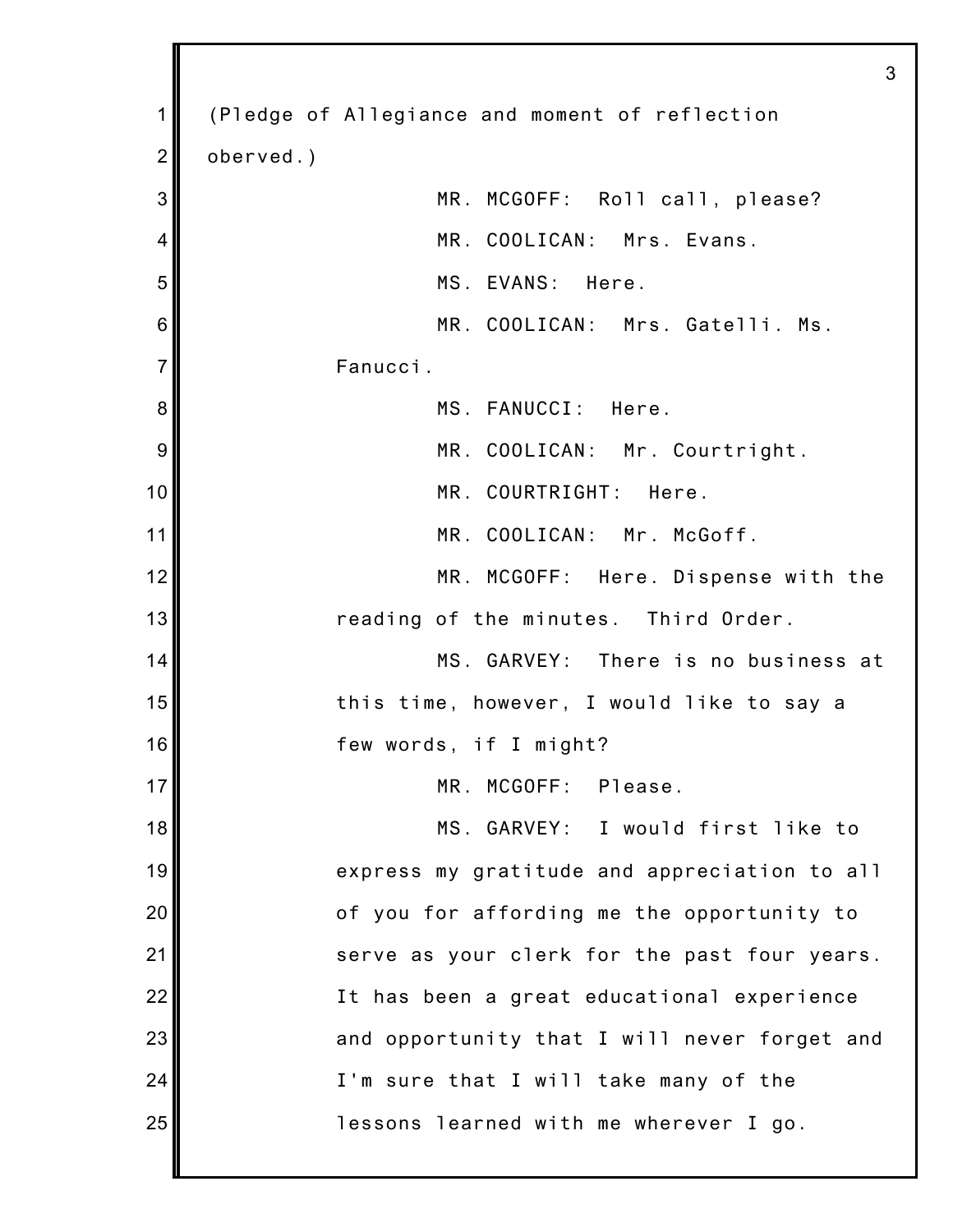I have enjoyed my experience as city clerk and I hope that you feel as I do that I have served you all fairly and with respect and dignity that you all deserved while maintaining a sense of professionalism for the office each and every day, making sure that you were well prepared for each meeting and that the citizens were always welcomed in our office and were always treated with kindness. I thank all of you for having the confidence in me and respect in my position. I would also like to thank Lisa

1

2

3

4

5

6

7

8

9

10

11

12

13

14

15

16

17

18

19

20

21

22

23

24

25

Graff and Cathene Nardozzi, who were are stenographers over the last four years, and Scranton Today and ECTV for always being there on a moment's notice.

I owe most of my thanks to probably the two most important people that have been with me and for me every step of the way and that's Neil Coolican and Sue Magnotta. I thank you for the great job you do to keep our office functioning on a daily basis because the clerk can only be as good as their office staff allows them to be and I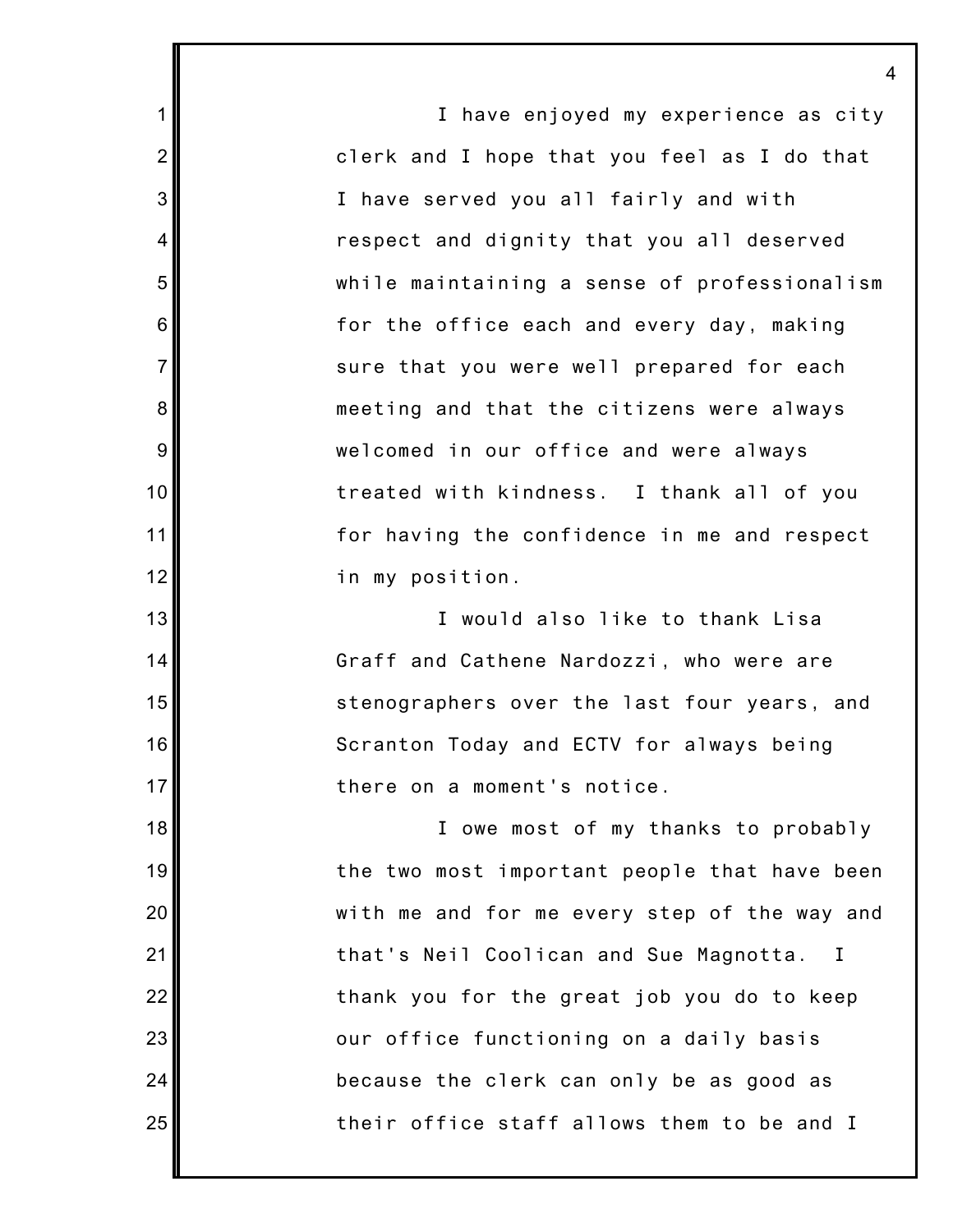couldn't have asked for anyone better to share the office with. We worked as a team and I couldn't have done it without you, and knowing you were there and made all of the difference in the world. I thank you for your unending support, most especially for your friendships. I will miss both of you.

1

2

3

4

5

6

7

8

9

10

11

12

13

14

15

16

17

18

19

20

21

22

23

24

25

Last, but definitely not least, my thanks to my family and especially my husband for sticking with me through it all and your confidence and your never ending support meant a great deal to me. Thank you.

MR. MCGOFF: I know on behalf of all of the members of council we to want to thank Mrs. Garvey for her service to the community and to the council. I know personally that I could never have done this office -- or done this job without her assistance and she will be missed.

I also have a letter of resignation from Attorney Minora. It says, "Please accept this as my letter of resignation effective 11:45 a.m., January 4, 2010."

And also on behalf of council, I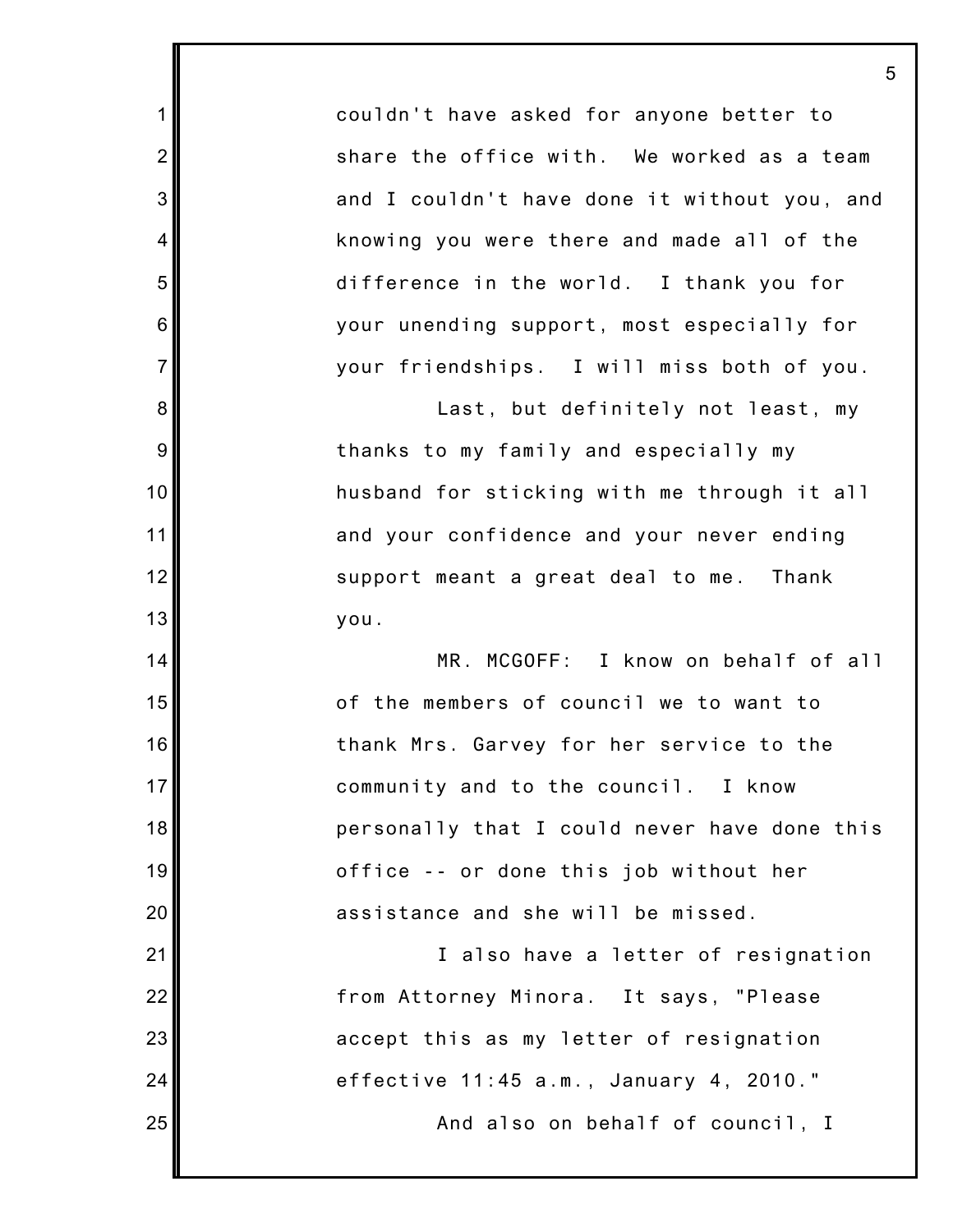|                | 6                                            |
|----------------|----------------------------------------------|
| 1              | would like to thank Attorney Minora for his  |
| $\overline{2}$ | service to the city and to council. He has   |
| 3              | been invaluable in his assistance and so we  |
| 4              | thank him.                                   |
| 5              | Citizens' participation. Fay                 |
| $\,6$          | Franus.                                      |
| $\overline{7}$ | MS. FRANUS: I would also like to             |
| 8              | thank you, Kay, for just a good job that you |
| 9              | have done. You have been wonderful and all   |
| 10             | of the people appreciate everything you have |
| 11             | done for them, and all the requests they     |
| 12             | have made, you have been great.              |
| 13             | Sherry, I'm going to miss you, I             |
| 14             | really am. I wish you all the best.          |
| 15             | Billy, same with you. I'll see you           |
| 16             | at the tax office and wish you all the best  |
| 17             | and I wish Judy the best and the new council |
| 18             | as well.                                     |
| 19             | MR. MCGOFF: Marie Schumacher.                |
| 20             | MS. SCHUMACHER: Good morning. Marie          |
| 21             | Schumacher. I also would like to thank Kay.  |
| 22             | The office has always been extremely         |
| 23             | responsive and that's certainly appreciated  |
| 24             | and thank all of those who serve even though |
| 25             | I did not always agree with. You are         |
|                |                                              |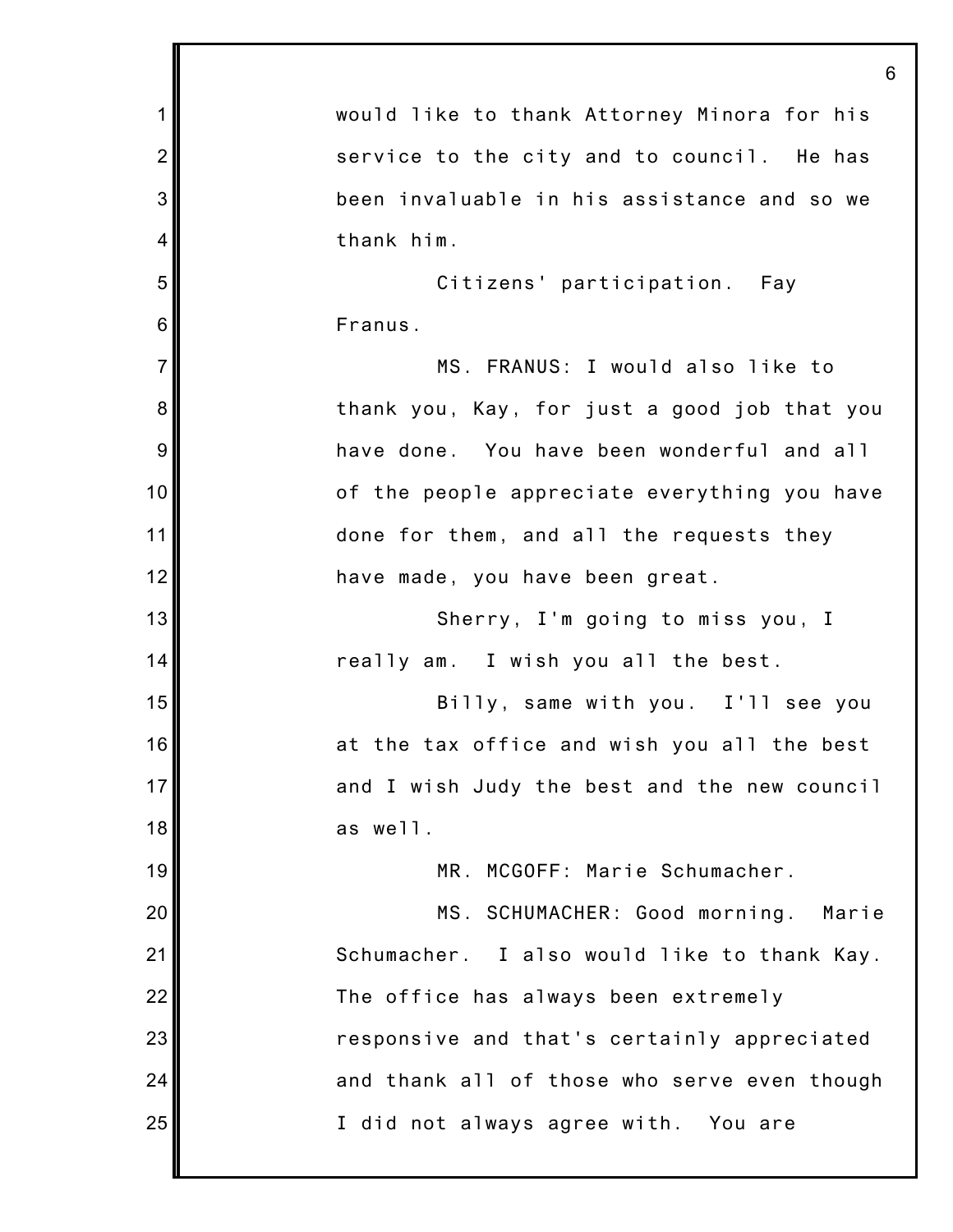| 1              | welcome to join us on this side, I'm sure.   |
|----------------|----------------------------------------------|
| $\overline{2}$ | I would just like to remind those            |
| 3              | who are staying that as of the middle of     |
| 4              | December I got -- I obtained figures from    |
| 5              | the county assessor's office that showed a   |
| 6              | 30.1 percent of the assessed value of the    |
| $\overline{7}$ | City of Scranton is held by nontaxable       |
| 8              | property holders. So on behalf of the 70     |
| $9\,$          | percent that are left to pay the bills I     |
| 10             | would ask that you to be thoughtful as we go |
| 11             | forward. The utilities are hitting           |
| 12             | everybody and I feel very bad for an awful   |
| 13             | lot of people, so please remember what's on  |
| 14             | the shoulders the 70 percent. Thank you.     |
| 15             | MR. MCGOFF: Ron Ellman.                      |
| 16             | MR. ELLMAN: I just wanted to thank           |
| 17             | council for everything that they done the    |
| 18             | past years for the city and if I've offended |
| 19             | anybody I'm sorry about it with my big       |
| 20             | mouth, and I'd like to say one thing, I went |
| 21             | to Mr. Bolus' dinner, and this city is so    |
| 22             | fortunate to have people like Mr. Bolus and  |
| 23             | the Burnes and the ones that have the --     |
| 24             | that the YMCA is named after in Dunmore.     |
| 25             | There is just so many others that have       |

∥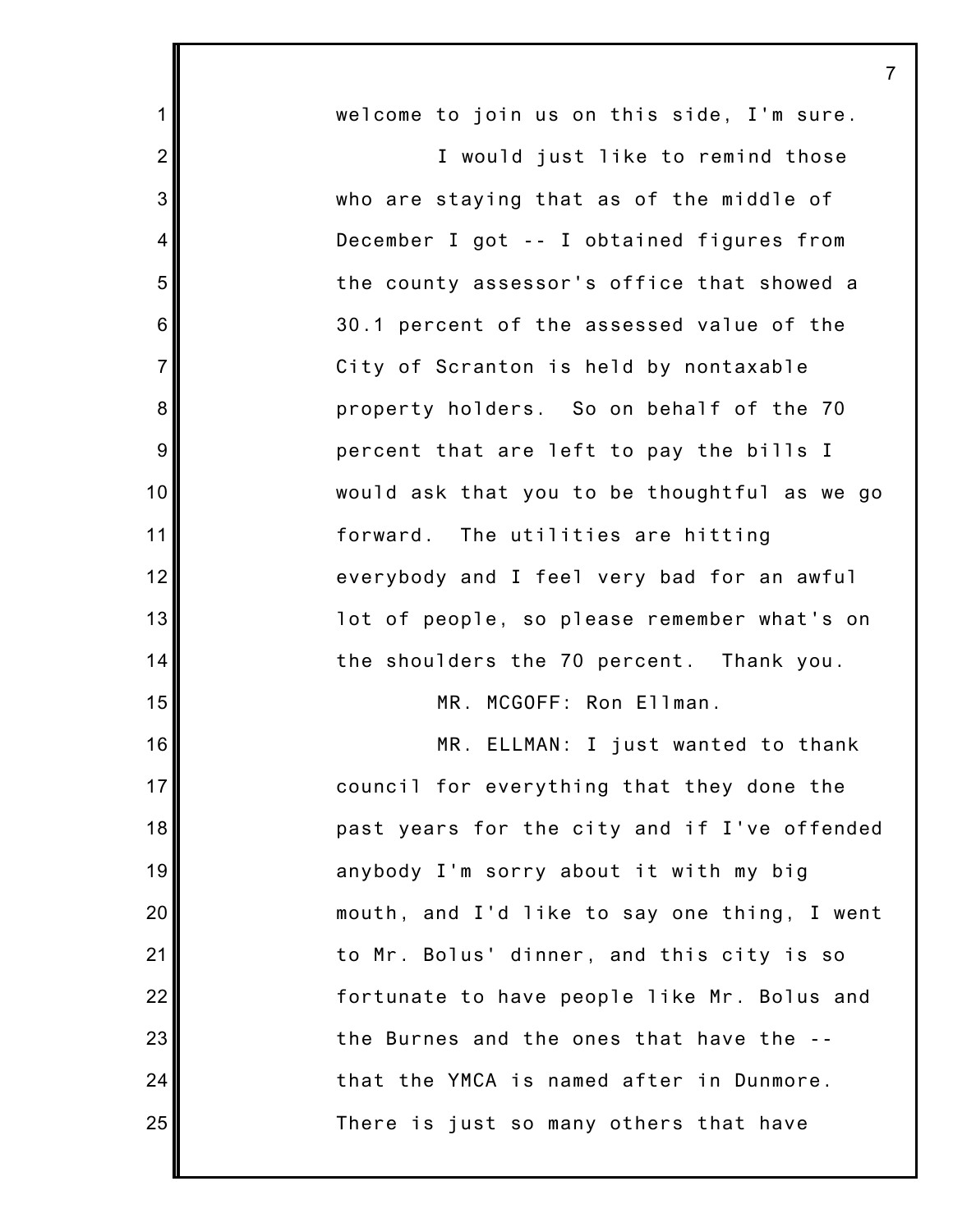helped this city that, you know, I used to go to the soup kitchen sometimes and they have a sign up there who donated that day and it's so many people that you never hear about, you know, that are in the limelight and how this fool Kevin Lynn could badmouth this city and Mr. Bolus is just beyond comprehension. You know, and I realize that like many people his mouth opens about an hour before his peasize brain engages, but this was a wonderful thing for the city and I hope Mr. Bolus continues it for, you know, a long, long time and I hope you people leaving will support us. Bye-bye, Sherry. MS. FANUCCI: Bye-bye. MR. ELLMAN: Bye-bye. I'll see you around anyway. MR. MCGOFF: Anyone else wish to speak? Mrs. Evans. I'm sorry, Mr. Gervasi. MR. GERVASI: Good morning, city council. This is a great day. Mrs. Evans, I want to congratulate you and I wish you all of the luck in the world. I don't want to say much to you today because we are going to have lots of time to talk to you

1

2

3

4

5

6

7

8

9

10

11

12

13

14

15

16

17

18

19

20

21

22

23

24

25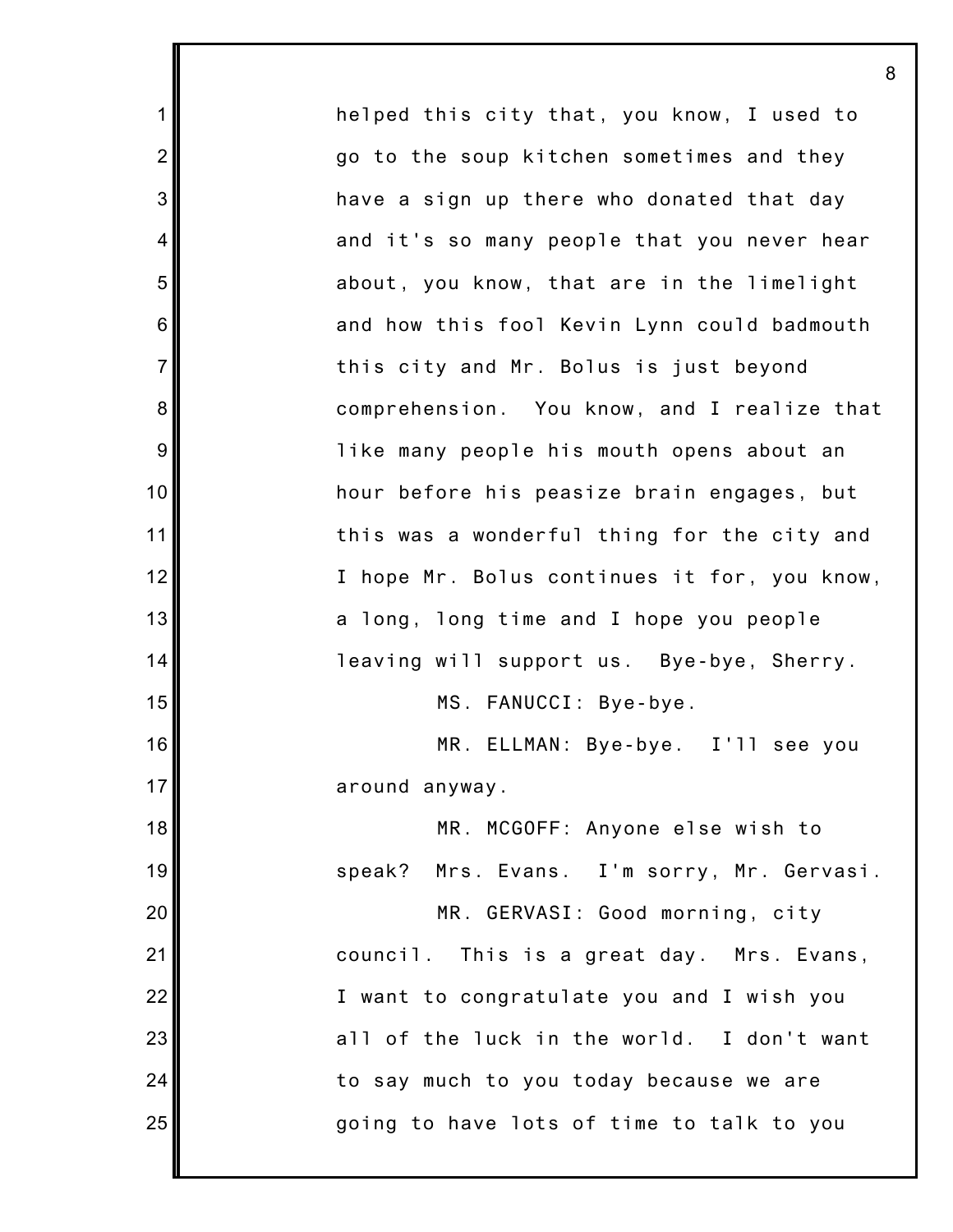1 2 3 4 5 6 7 8 9 10 11 12 13 14 15 16 17 18 19 20 21 22 23 24 25 over the next year. I just want to say to Mrs. Fanucci, I know we didn't agree on a lot, but I want to thank you for stepping up to the plate. I want to thank you for taking that job on and all of the things that -- the good that you did. MS. FANUCCI: Thank you. MR. GERVASI: I especially wanted to thank Mr. Courtright. He is going to be leaving here and I know Mr. Courtright for awhile now and I think he is going to make a terrific tax collector. I think you are going to see that place completely straightened out, but I just want to thank you, Bill, for being a friend to all of the public safety employees and all of the employees the City of Scranton. It's been a very contentious eight years for us, but you have always taken the time to listen and we have had our issues and you have been a true advocate for public safety in this town and you are going to be missed. Now just get to the tax office and get us more revenue. Thank you very much.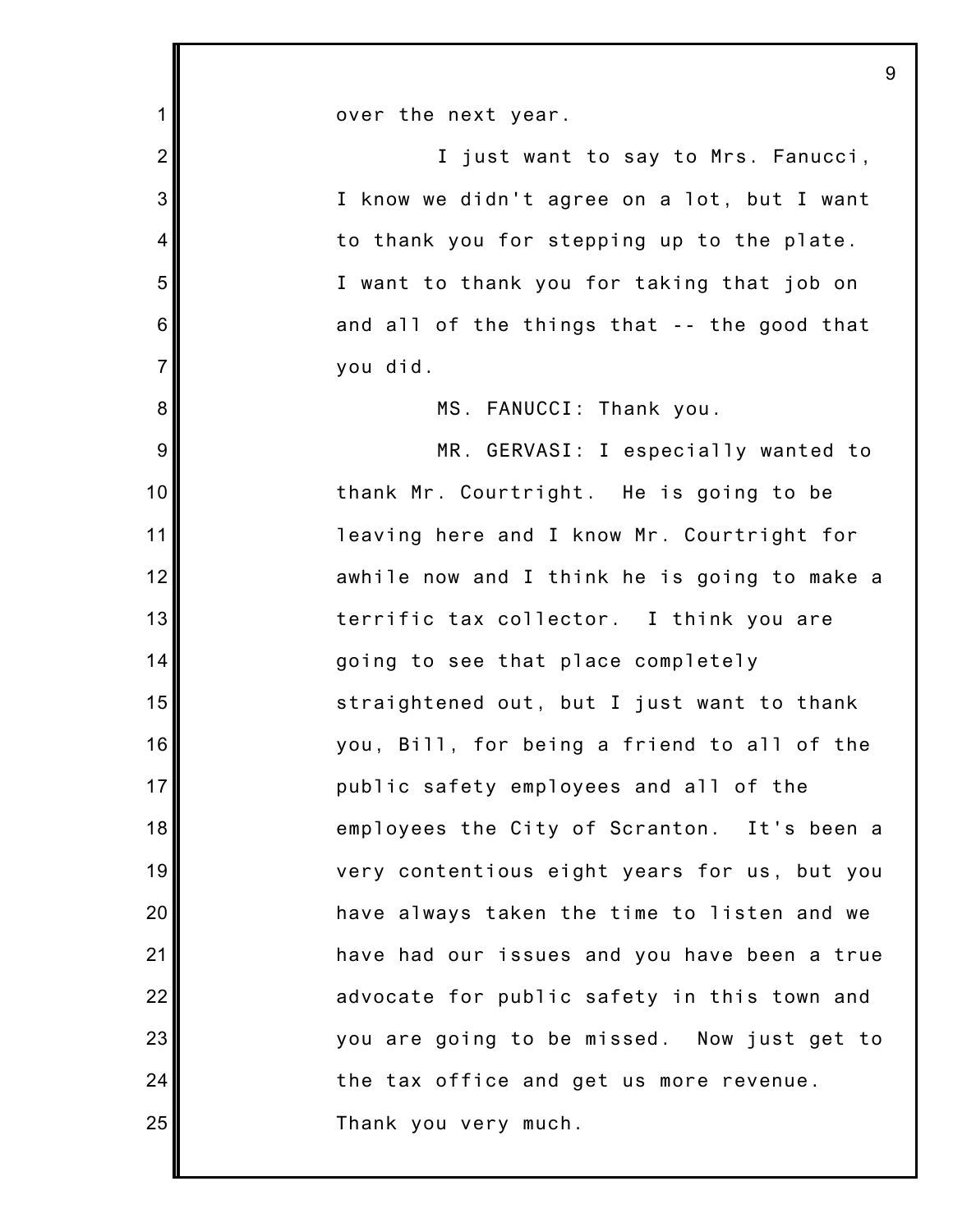MS. EVANS: I'd like to take this opportunity to recognize outgoing Councilwomen Fanucci and Gatelli. It's unfortunate that Mrs. Gatelli chose not to attend this meeting. Four years ago Mrs. Fanucci, Mrs. Gatelli and I made history together by being the first female majority elected to city council in the history of Scranton. I was already the third woman and Mrs. Fanucci and Mrs. Gatelli were respectively the fourth and fifth women ever elected to serve on Scranton City Council. I am certain that we all feel great pride in this accomplishment. Mrs. Fanucci was instrumental in the

1

2

3

4

5

6

7

8

9

10

11

12

13

14

15

16

17

18

19

20

21

22

23

24

25

passage of the citywide smoking ban which was one catalyst for a statewide ban. In addition, Mrs. Fanucci maintained a courage of her convictions. She truly believed in what she was doing. She was an avid supporter of downtown development and what she saw as the city's progress.

Mrs. Gatelli served at the first female president of Scranton city council and as the second female vice-president. As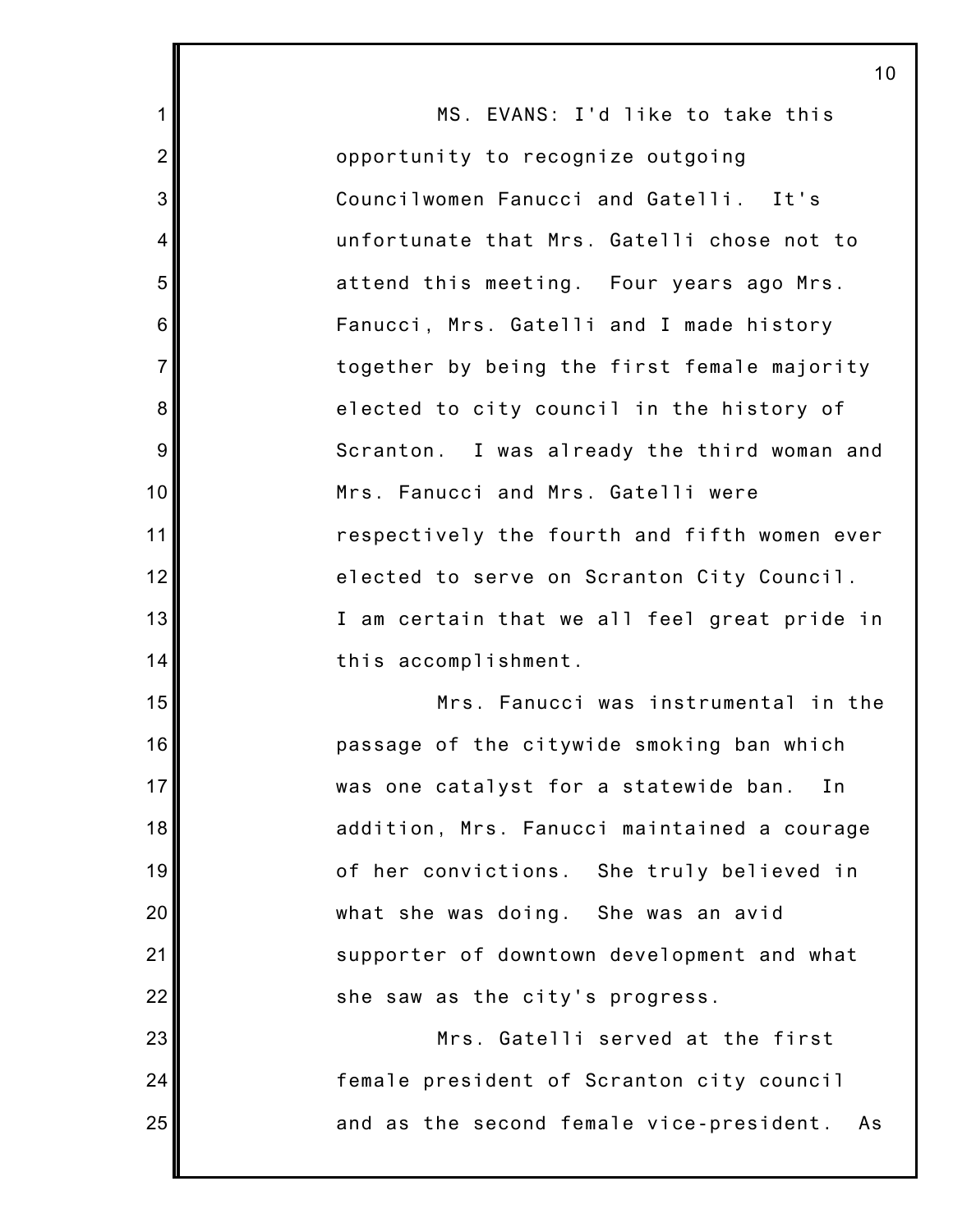everyone knows, she was a staunch supporter of her neighborhood's concerns and progress throughout her term. I wish them both well.

1

2

3

4

5

6

7

8

9

10

11

12

13

14

15

16

17

18

19

20

21

22

23

24

25

And to former solicitor Minora, he always conducted himself as a gentleman toward me. He made efforts to answer my questions regarding city issues and to obtain long requested vital information concerning managerial salaries and benefits from Stu Renda.

To Kay Garvey, our trusted and diligent city clerk, thank you for all of your assistance and tireless work on my behalf. You drafted countless requests and letters which I sought for the residents of the City of Scranton, and I know I have kept you busy, often times too busy, throughout last six years. You have been the consummate professional even under trying circumstance. You have raised the bar for the next city clerk and our office and I will miss you.

Council's loss, however, is the tax office's gain, and there is no doubt that you will continue to serve the taxpayers in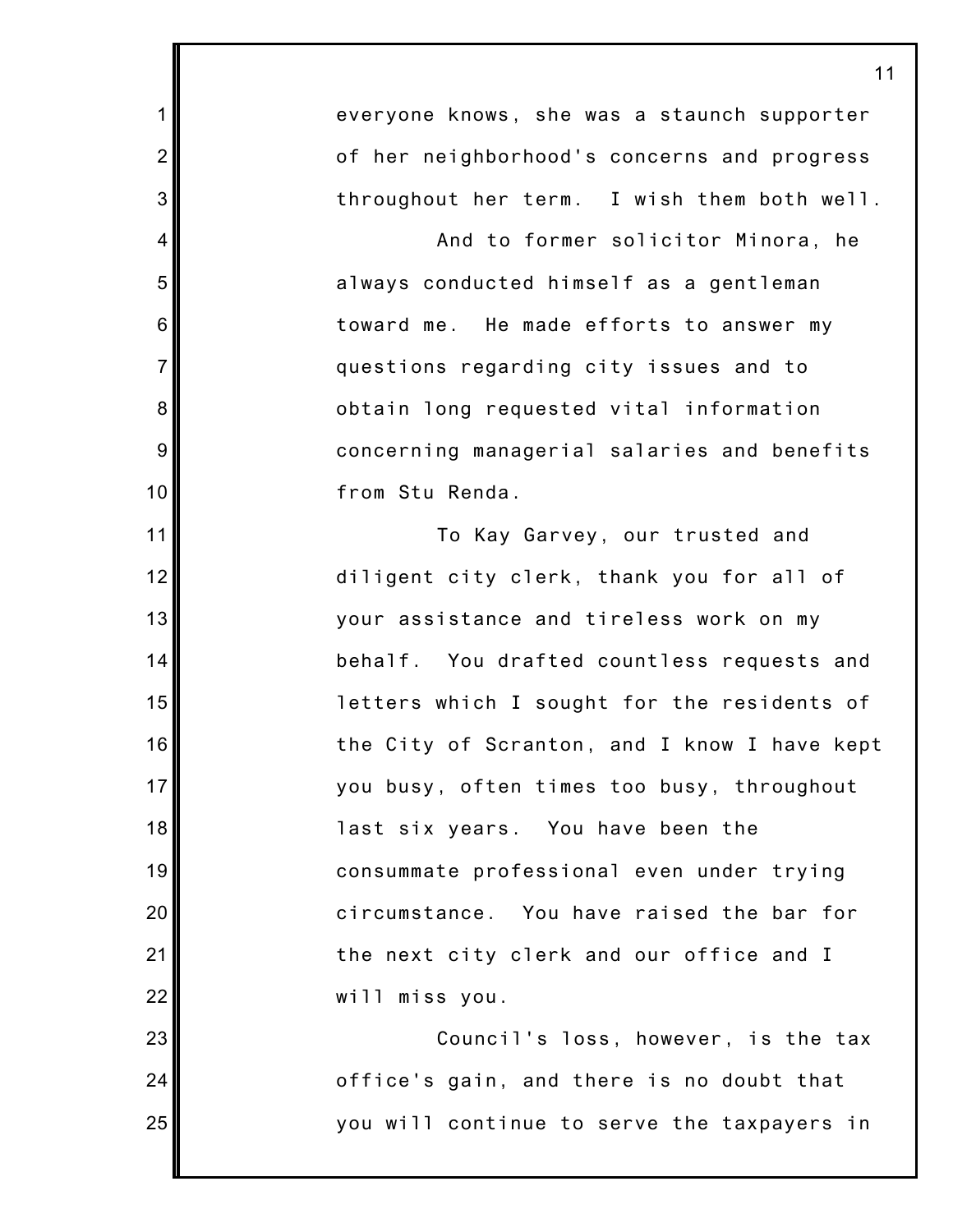your meticulous, exemplary manner.

1

2

3

4

5

6

7

8

9

10

11

12

13

14

15

16

17

18

19

20

21

22

23

24

25

And finally, I have saved the best for last. Bill Courtright and I first ran together for city council and won in 2003. We have served together as council colleagues for the last six years and have been perceived allies. During our tenure, we have seen eye-to-eye on numerous issues. In short, Bill Courtright was a very good councilman and he will be missed in these chambers. He was a man of respect and accountability and he leaves very big shoes to fill for Councilman Joyce and Rogan.

I know that as the new tax collector he will build on the good works started by Mrs. Vitali and increase tax collection for the city coffers. Our tax dollars will be in good hands. Bill, I wish you good luck and I thank you for your service on Scranton city council.

MR. MCGOFF: Mrs. Fanucci.

MS. FANUCCI: First, I want to begin by thanking everyone for giving me the opportunity to serve. It has been wonderful four years and I'm going to say to the new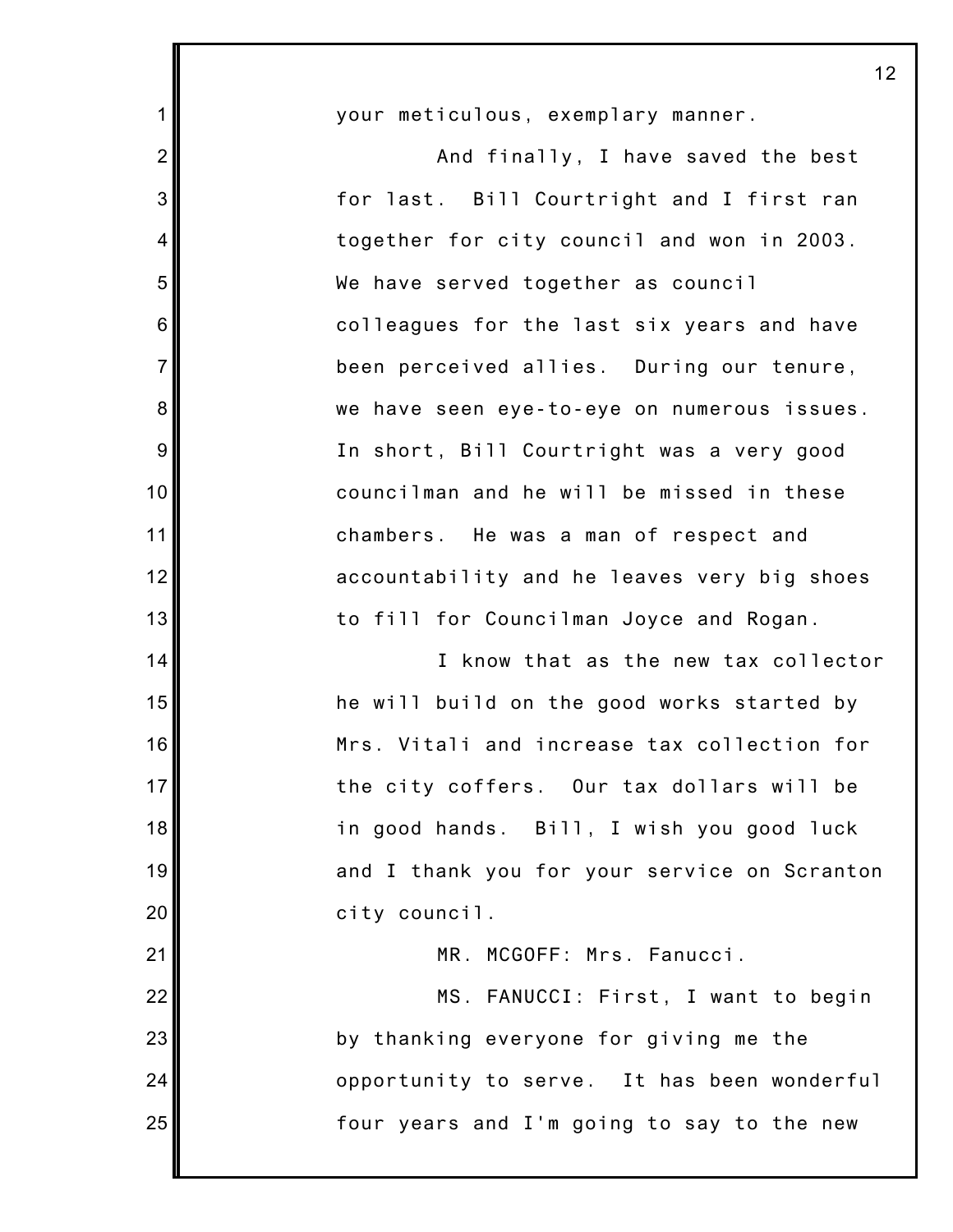incoming council members when I was out where you are four years ago looking at us, a council up here, I was thinking that in four years who knows what can happen, who knows the changes I can make and who can believe what we can see the difference in the city, and I'm sure you are doing the same thing.

1

2

3

4

5

6

7

8

9

10

11

12

13

14

15

16

17

18

19

20

21

22

23

24

25

I can sit here now saying that I leave here with no regrets. I did what I felt I could do and I'm happy with the progress we did make. It is an honor and a privilege to be able to sit up here and I'm sure you will feel the same way and I wish you all the best of luck in your new endeavors.

Remember, I'm still going to be a taxpayer and I'm still going to be out there and you are still my representatives and I I'm sure you will make us all proud.

I want to thank obviously the office and Kay and Neil and Sue. I mean, none of us could do any of this if it were not for you. So often the people in the background are the people who do the majority of the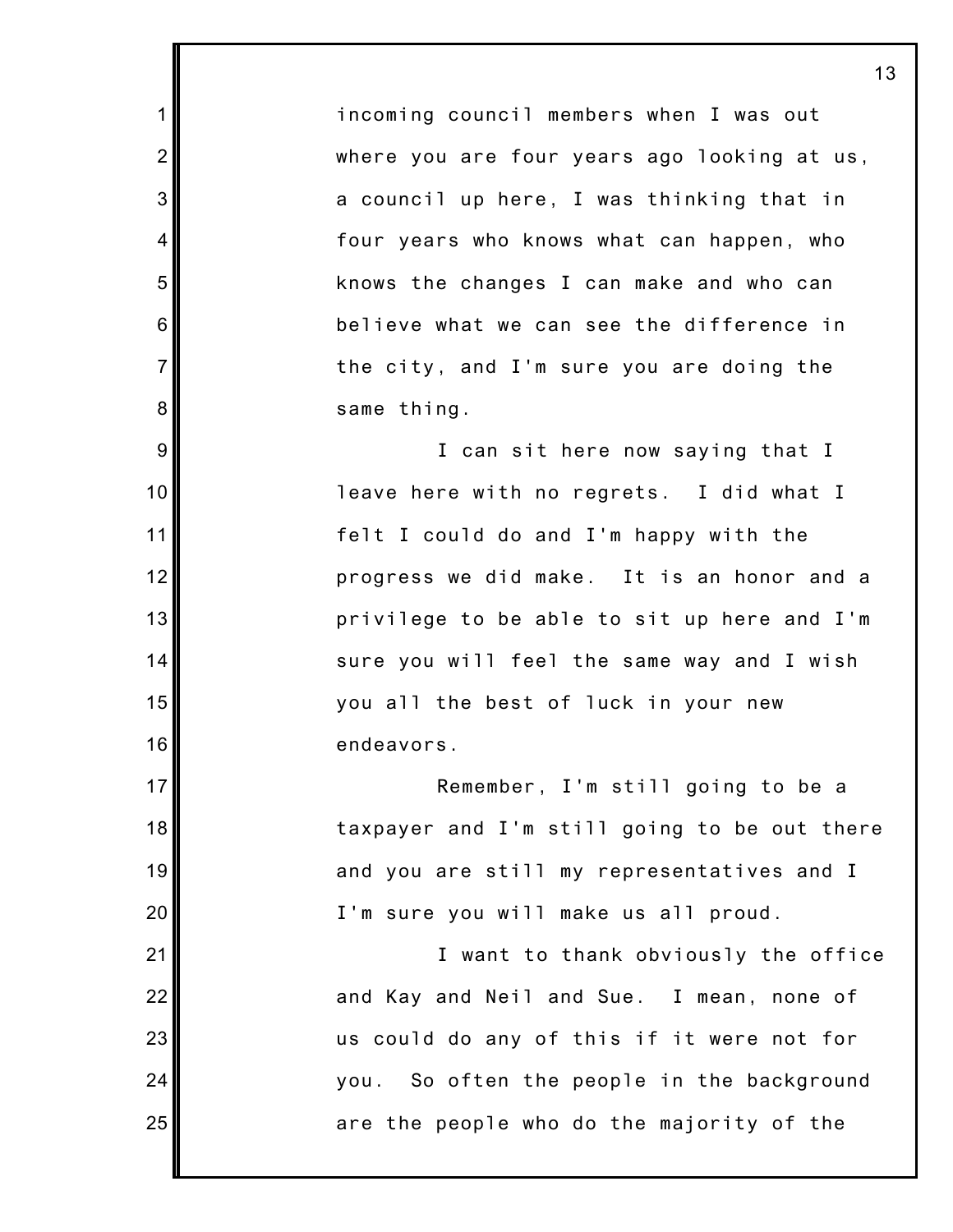running around and the hard work and for that you have been invaluable and I just want to thank all of you so much for all of your work.

1

2

3

4

5

6

7

8

9

10

11

12

13

14

15

16

17

18

19

20

21

22

23

24

25

And for my fellow council members, I want to say that it's been an honor. It's fun. It was a privilege to see how this all works out and some of you who have gone and some of us will go onto other endeavors and this will always be the foundation that started whatever my belief system is and how I can serve or what can I do in the future. This will alter my foundation and you are all a part of that, and I want to thank you.

And to my family, of course, without them this wouldn't have been possible nor would I have even wanted to do it, so I want to thank them for all of your support and for giving me the foundation to believe that I can make a difference and thank you very much.

MR. COURTRIGHT: I usually don't write everything down, but I had to make some notes this time. I'd just like to thank the people in the City of Scranton for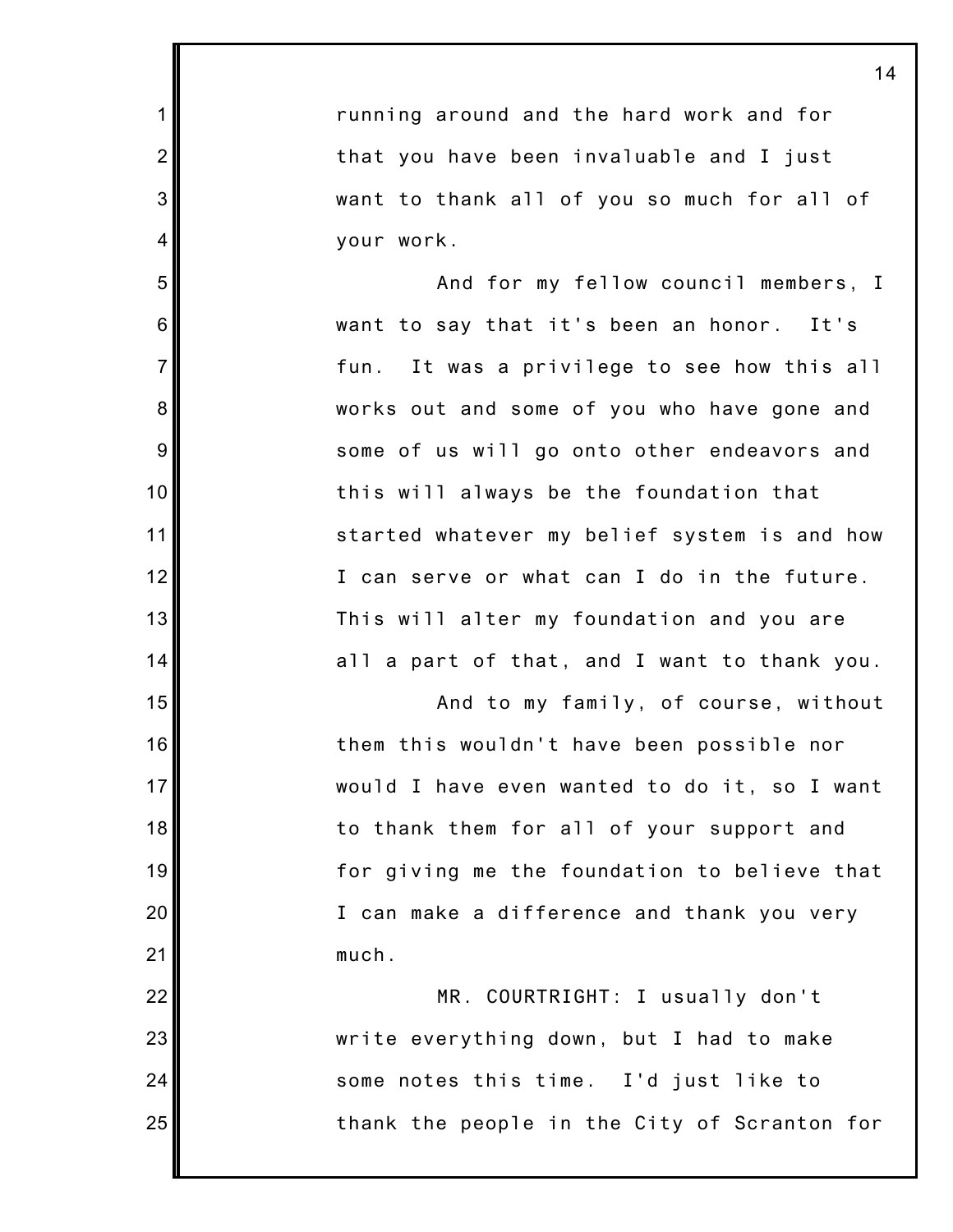allowing me to be your councilman for the past six years. It truly has been an honor and a privilege. I would like to say even though I wouldn't be a councilman anymore, I'll still be a public servant and I'll be available to you if you need any help so please don't hesitate to call me.

1

2

3

4

5

6

7

8

9

10

11

12

13

14

15

16

17

18

19

20

21

22

23

24

25

I'd like to thank Sue and Neil. Without Sue and Neil the legwork that gets done each and every day wouldn't get done, so it's thanks to them for doing our labor each and every day, I thank you.

I'd like to go back to when I first got on council and thank Jay Saunders. He was the city clerk when I first got there and it's a little overwhelming when you first get here, you don't know what's going on, he guided me through the waters and he was not only a city clerk to me, but he became a friend and I thank him.

Mark Walsh who was and still is my good friend and served as solicitor for my first couple of years on council and due to an illness he had to leave, and I'm happy to say that Mark conquered his cancer and he is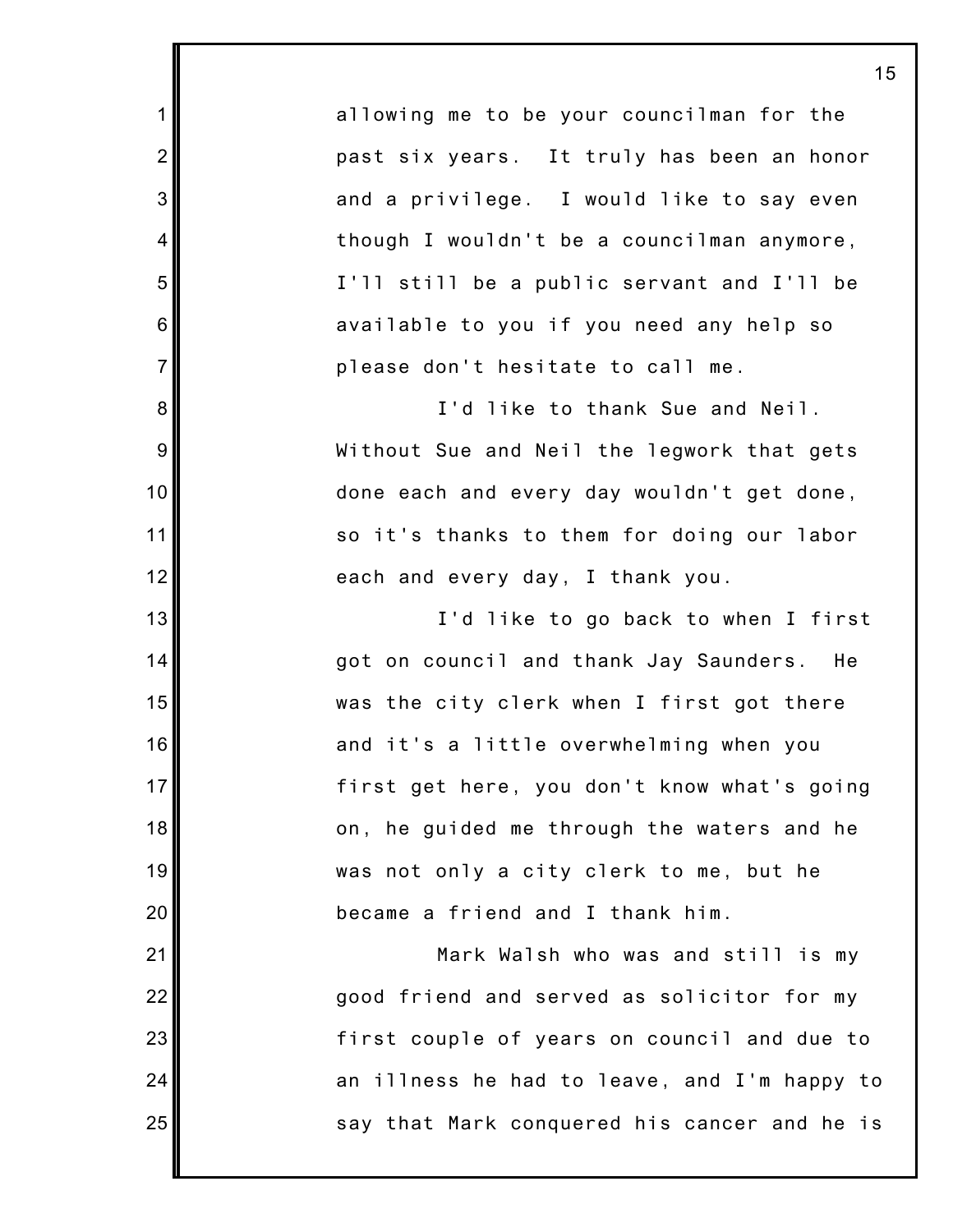|                  | 16                                           |
|------------------|----------------------------------------------|
| $\mathbf 1$      | doing well now, so I thank Mark for all of   |
| $\overline{2}$   | his very, very picky details that kept us    |
| $\mathbf{3}$     | out of trouble, sometimes I thought a little |
| 4                | too much detail, but he kept us out of       |
| 5                | trouble and I thank him.                     |
| $6\phantom{1}6$  | When Mark left I had never met Amil          |
| $\overline{7}$   | Minora before, and he came in the office     |
| 8                | with Mark and Amil became our new solicitor  |
| $\boldsymbol{9}$ | and I thank Amil for all his good work and   |
| 10               | for all of his friendship.                   |
| 11               | I'd like to thank each and every             |
| 12               | council member that I have served with over  |
| 13               | the last six years: Mr. John Pocius, Bob     |
| 14               | McTiernan, Judy Gatelli, Sherry Fanucci, Bob |
| 15               | McGoff, Gary DiBileo, who ws the council     |
| 16               | president for my first two years, and the    |
| 17               | person that I served with for the last six   |
| 18               | years, Janet Evans, thank you.               |
| 19               | I'd like to thank each and every             |
| 20               | employee of the City of Scranton that helped |
| 21               | me each and every day when we are trying to  |
| 22               | solve all of these problems that they put    |
| 23               | before us because I don't think unless you   |
| 24               | sit here you can imagine the calls and the   |
| 25               | letters you get and you can't do it alone,   |

I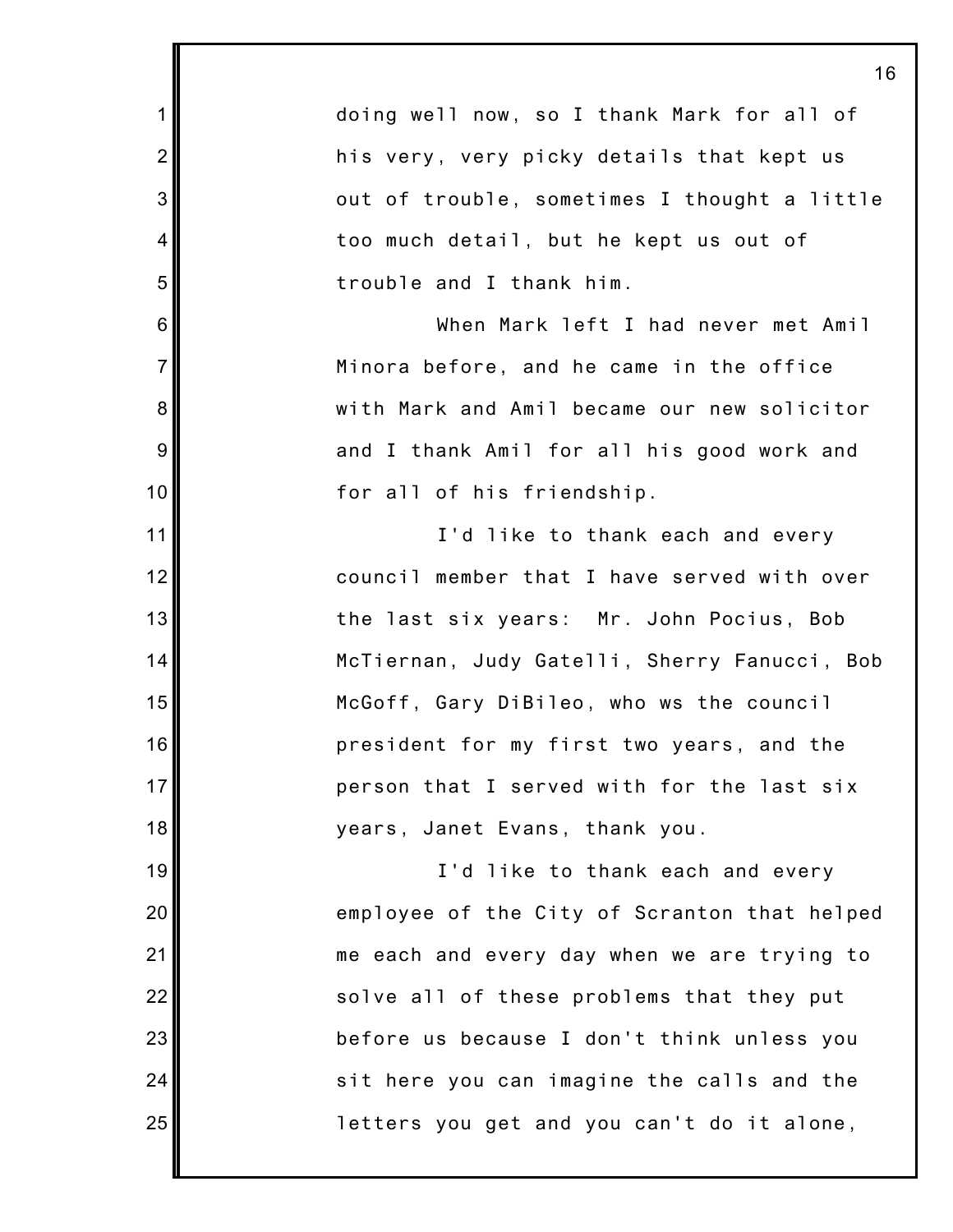1 2 3 4 5 6 7 8 9 10 11 12 13 14 15 16 17 18 19 20 21 22 23 24 25 17 so without the employees of the City of Scranton helping us we couldn't get it done. I know I certainly couldn't have. To the stenographers, Lisa and Cathene, my hats off to you. I don't know how you keep on typing when there is three and four of us talking at one time. There is only supposed to be one of us and somehow you did it and I thank you for that. And last, and certainly not least, Kay. Kay is a person that kept this council going and kept us in order. Without her, that wouldn't have happened. She is one of the hardest working and most honest and sincere people I ever met in my life and I thank you, Kay. I think the city and this council owes you a great debt of gratitude so I thank you so much. I usually don't speak this long. To the multitude of people that helped me win the elections. Nobody sits in an elected office without so many people that helped them and I'd like that thank each and every one of you. It would take me forever to name you all and I would be afraid that I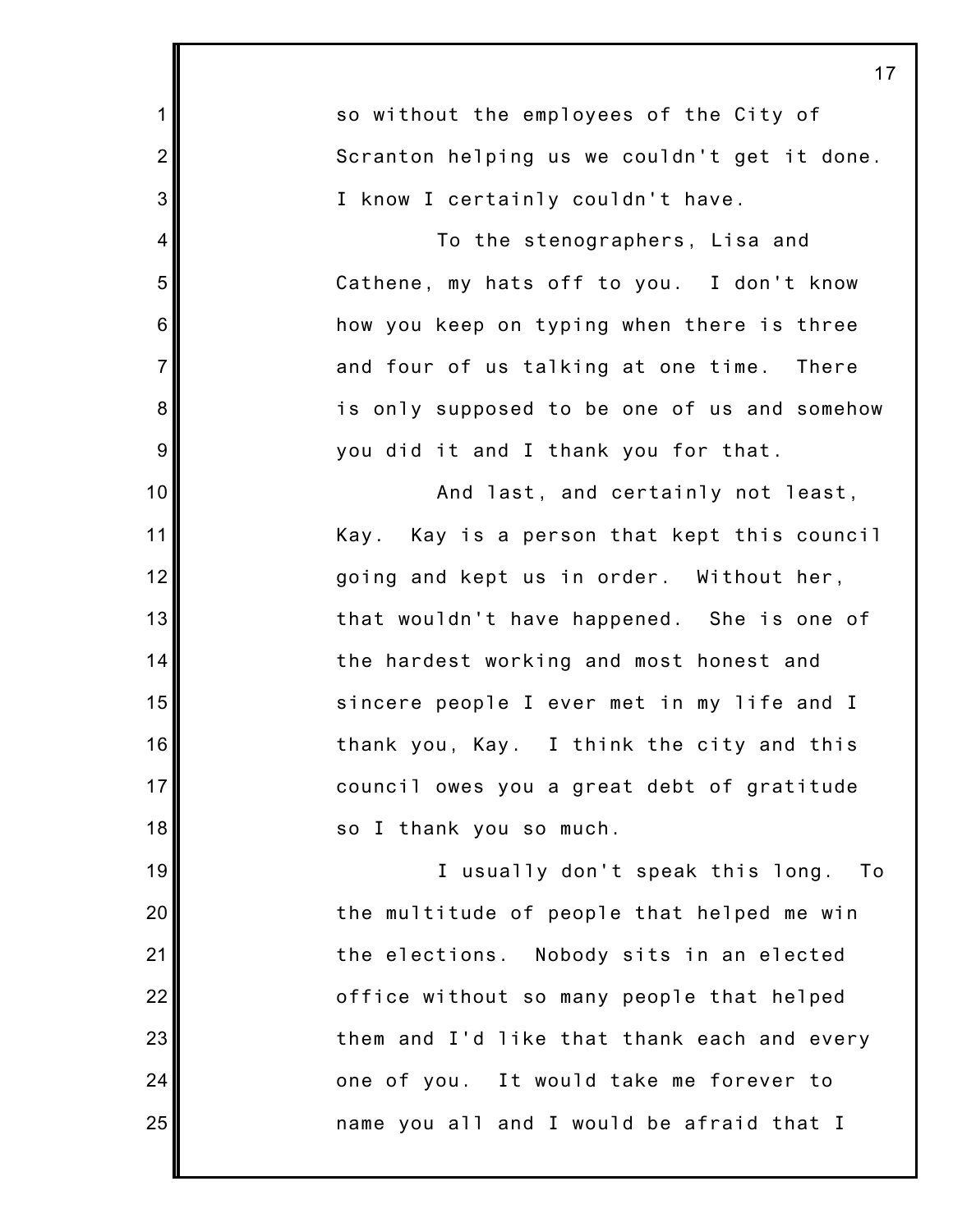|                | <u> 1 (</u>                                  |
|----------------|----------------------------------------------|
| 1              | would miss someone, so I just want to say    |
| $\overline{2}$ | thank you to all of you, you all know who    |
| 3              | you are.                                     |
| $\overline{4}$ | There is one individual though that          |
| 5              | I have to single out. It's a man that        |
| 6              | walked every step of the way with me every   |
| $\overline{7}$ | time I ran and that is Eddie Weidman. Eddie  |
| 8              | is a true friend and I thank him.            |
| 9              | To my family, and my sister                  |
| 10             | Charlotte, my sister Barb and my brother Bob |
| 11             | I thank you for all your love and your       |
| 12             | support. To my children, Billy, Patrick and  |
| 13             | Lindsey, I know that me being on council was |
| 14             | very difficult for you at times and I thank  |
| 15             | you for standing by me. To my mom, who       |
| 16             | taped and watched every single council       |
| 17             | meeting, thanks mom and I love you.          |
| 18             | I truly believe that sitting in              |
| 19             | public office is more difficult on our       |
| 20             | families than it is on yourselves, so to my  |
| 21             | wife of 29 years, Kim, I thank you and I     |
| 22             | love you and I could not have done any of    |
| 23             | this without you. Thank you.                 |
| 24             | And if I may, maybe a little envy to         |
| 25             | the new council coming in, I think if you    |
|                |                                              |

Ш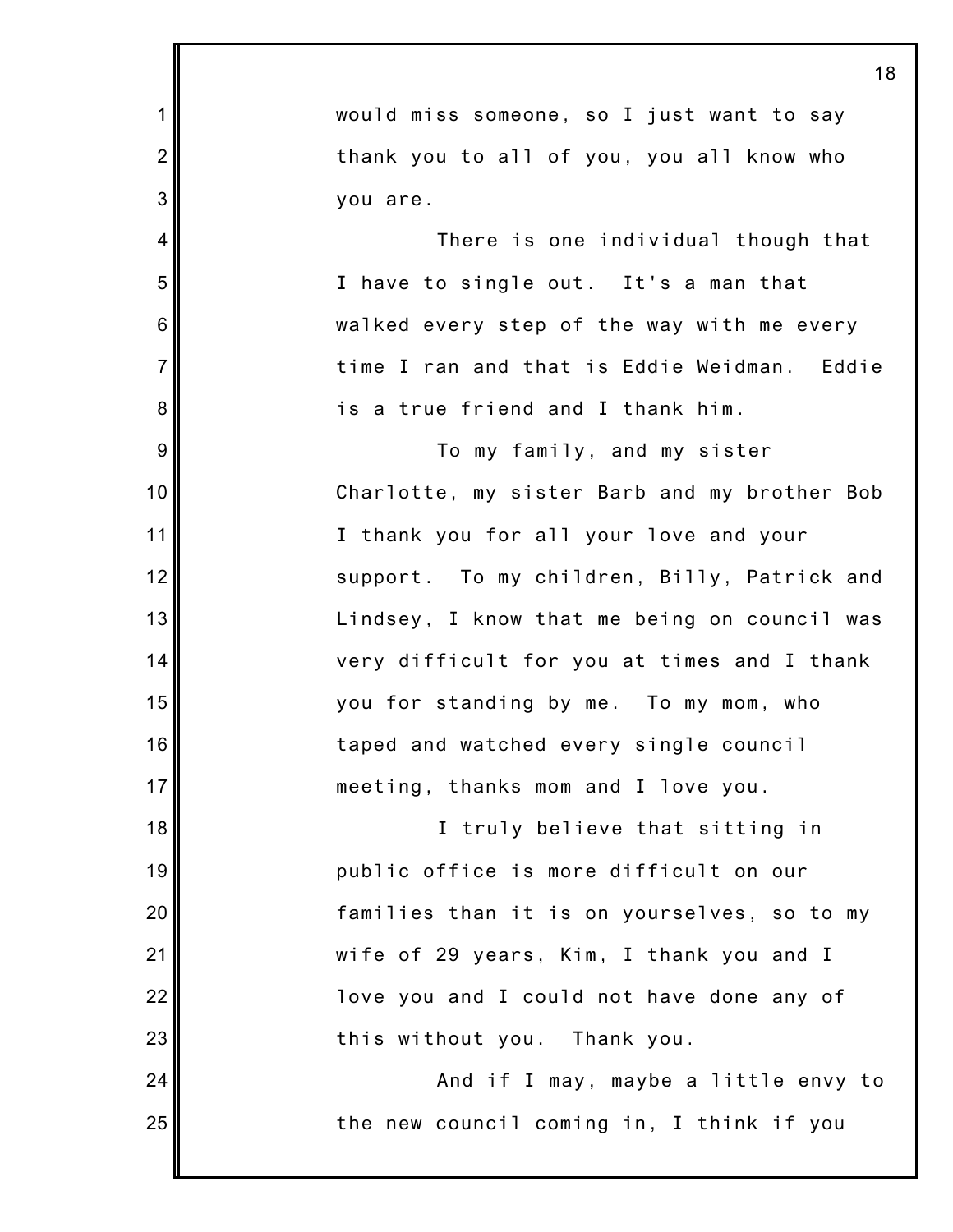vote every vote what you think is best for the people of the city and not for any one individual or any one group, I don't think you can go wrong. I think if you vote for the people I don't think you can go wrong and that's what I tried to do the six years that I have been here, so I wish you the best of luck, you are in for the ride of your life and I thank you each and every one of you. Thank you.

1

2

3

4

5

6

7

8

9

10

11

12

13

14

15

16

17

18

19

20

21

22

23

24

25

MR. MCGOFF: I, too, would like to thank the outgoing members of the council. I owe a great debt to Mrs. Gatelli and Mrs. Fanucci for all of the assistance that they have given me over the three years that I have been here. I really truly thank my fellow rubber stampers for their assistance and I will miss their being here and I think the city is going to miss the service that they have given and I hope that they will continue to be part of the City of Scranton and part of the development of the City of Scranton.

I'd also like to thank to Mr. Courtright. I sat next to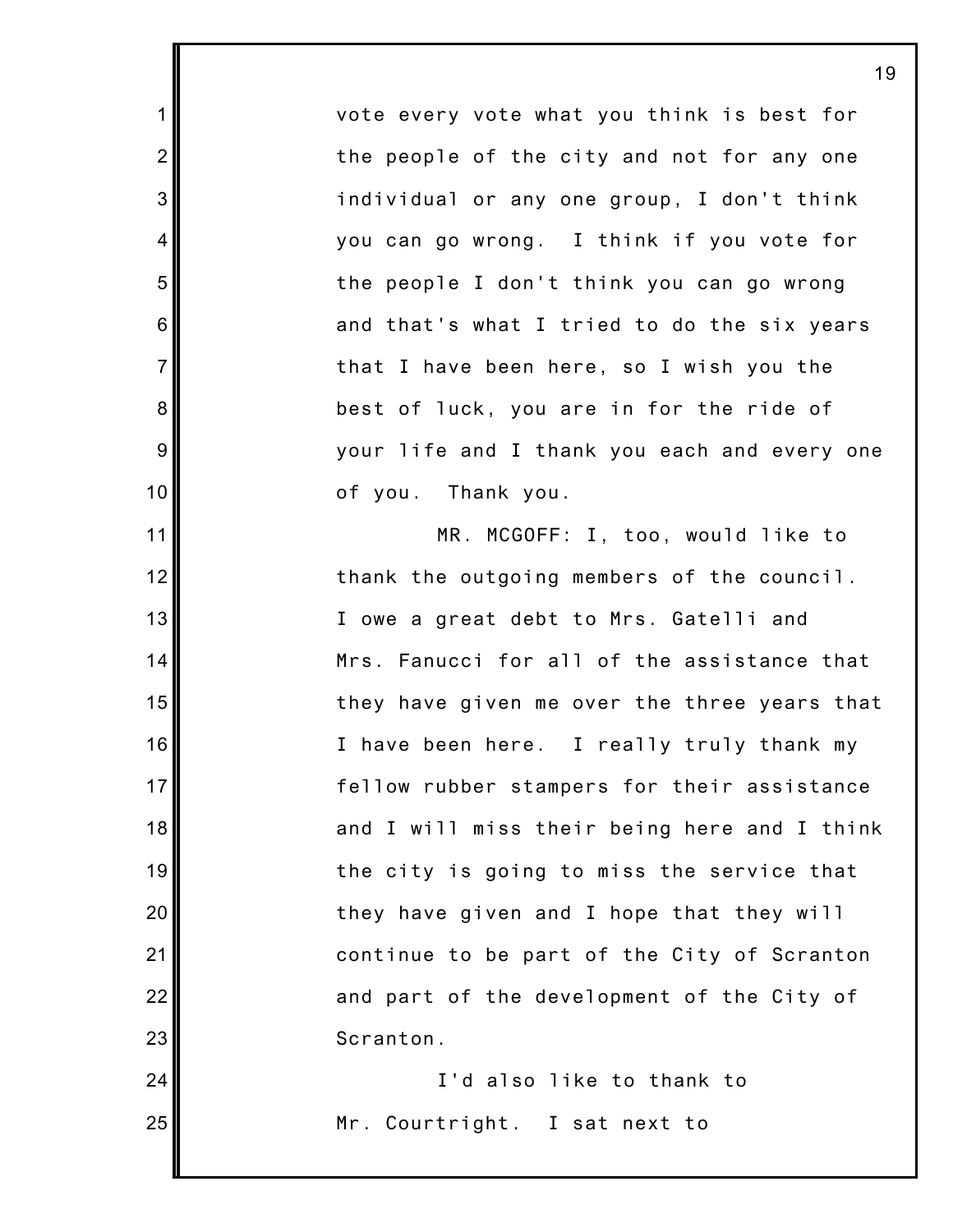|                | 20                                           |
|----------------|----------------------------------------------|
| 1              | Mr. Courtright for three years on either     |
| $\overline{2}$ | side and through those three years he has    |
| 3              | kind of taught me the ropes of being on      |
| 4              | council and I will miss his counsel and it   |
| 5              | was always welcome and appreciated. Thank    |
| 6              | you.                                         |
| $\overline{7}$ | I've already, you know, expressed my         |
| 8              | thanks to Kay and to Attorney Minora, they   |
| 9              | will be missed. And that is all.             |
| 10             | MS. GARVEY: FIFTH ORDER.<br>N <sub>0</sub>   |
| 11             | BUSINESS AT THIS TIME. SIXTH ORDER. NO       |
| 12             | BUSINESS AT THIS TIME. SEVENTH ORDER.<br>NO. |
| 13             | BUSINESS AT THIS TIME.                       |
| 14             | MR. COURTRIGHT: Motion to adjourn.           |
| 15             | MS. FANUCCI: Second.                         |
| 16             | MR. MCGOFF: So moved.<br>Thank you.          |
| 17             |                                              |
| 18             |                                              |
| 19             |                                              |
| 20             |                                              |
| 21             |                                              |
| 22             |                                              |
| 23             |                                              |
| 24             |                                              |
| 25             |                                              |
|                |                                              |